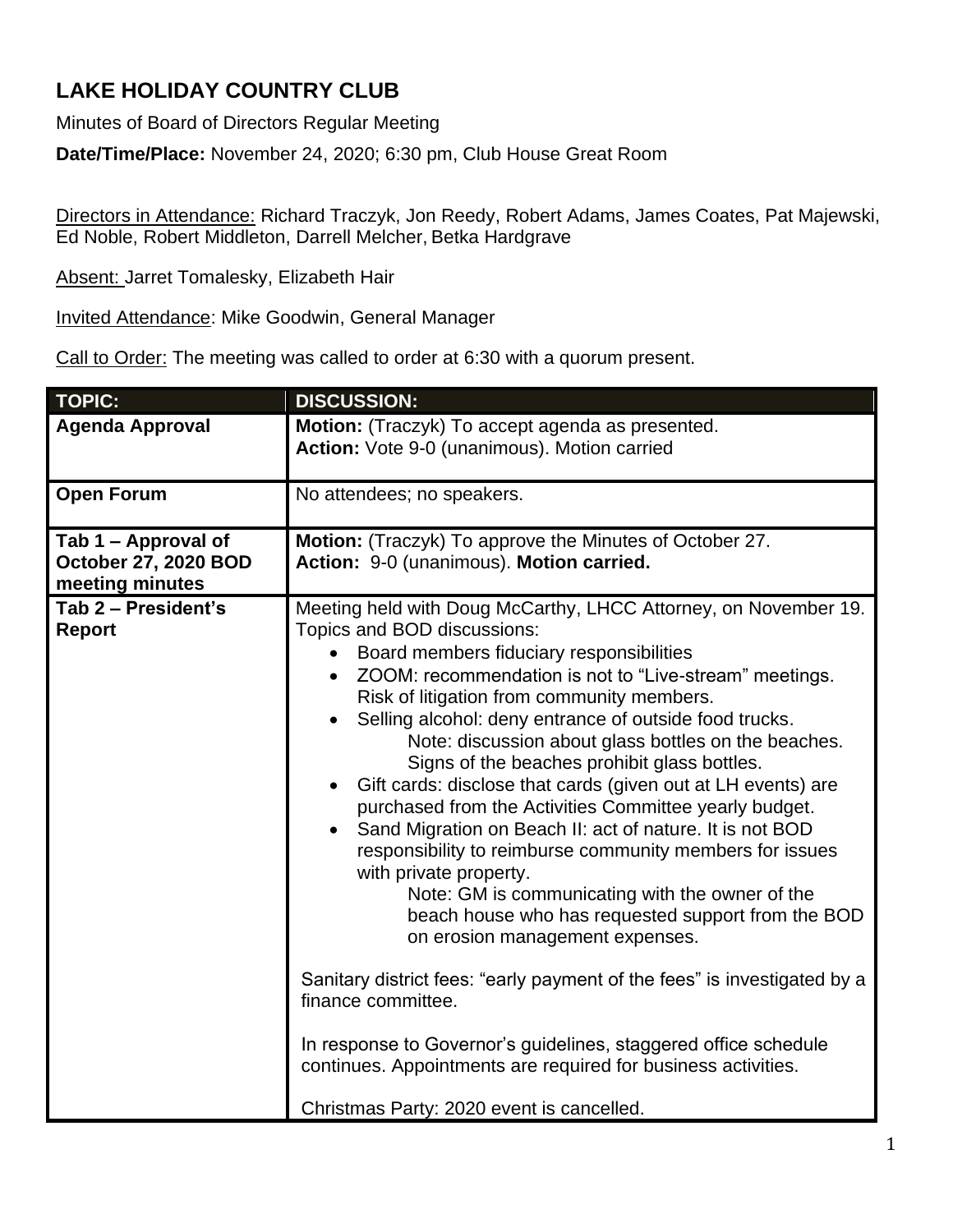|                                                 | Dog Park: grass is growing. Spring opening is planned.                                                                                                                                                                                                                                                                                                                       |
|-------------------------------------------------|------------------------------------------------------------------------------------------------------------------------------------------------------------------------------------------------------------------------------------------------------------------------------------------------------------------------------------------------------------------------------|
|                                                 | Accident with LH truck: juvenile charged with the accident had no<br>insurance. LH insurance will cover cost of repair (after deductible).                                                                                                                                                                                                                                   |
|                                                 | Trash disposal: large items (TVs, furniture etc.) are impacting trash<br>collection (dumpster space and cost of disposal). Newsletter article<br>informing the community about the "rules" will be published in the<br>November newsletter.                                                                                                                                  |
| Tab 3 - General<br><b>Manager's Report</b>      | More information about the LHCC 2011 Ford Dump Truck repairs.<br>Malloy in Winchester informed the LH that additional frame damage<br>was discovered. 2-3 weeks are needed to complete truck repair.<br>Note: incident is covered in the President's report above.                                                                                                           |
|                                                 | Beach II site plan was approved by the County with some<br>modifications (One-way loop of the Sleigh Drive; parking spots to be<br>angled to the street). Draft of the "Land works RFP" is WIP.                                                                                                                                                                              |
|                                                 | Club House Bat infestation: active infestation above the Clubhouse<br>ceiling. Pest Management Services Incorporated (PMSI) is engaged.                                                                                                                                                                                                                                      |
|                                                 | Clubhouse HVAC: engaging HVAC contractors to get<br>recommendations and pricing of improving air quality. Focus is on<br>the "fitness area".                                                                                                                                                                                                                                 |
|                                                 | Undeveloped Area Roadwork: progress was impacted by complaints<br>from the neighboring landowner. County investigation delayed<br>activities. Drainage area repairs, road grading and surface gravel<br>applications work will resume.                                                                                                                                       |
| Tab 4 - Treasurer's                             | LH financial health continues in the positive direction. Long term debt                                                                                                                                                                                                                                                                                                      |
| <b>Report</b>                                   | (golf course) could be paid off in 1Q2021.                                                                                                                                                                                                                                                                                                                                   |
|                                                 | Pat Majewski requested "CIP report"" to be provided.                                                                                                                                                                                                                                                                                                                         |
| Tab 5 - Committee<br><b>Reports</b>             | No additional discussion. Reports accepted ASIS.                                                                                                                                                                                                                                                                                                                             |
| Tab 6 - ZOOM services<br>for the BOD meetings   | Members of the community are asking that the meetings be available<br>via ZOOM or similar communication tool. Decision needed on the<br>proposal to engage vendors on communication tools and<br>procedures.<br>Motion: Board to decide on using "ZOOM" to broadcast LH BOD<br>meetings to community starting in January 2021.<br>Action: 0 - 9 (unanimous). Motion opposed. |
| Tab 7 – Snack Shop<br><b>Notice of Interest</b> | Community members have requested a "selection process" to be<br>established for operating the "Snack Shop" space in the LH<br>Clubhouse. To find out how "deep" is the interest in running the<br>"snack shop" by different community members, a notice will be                                                                                                              |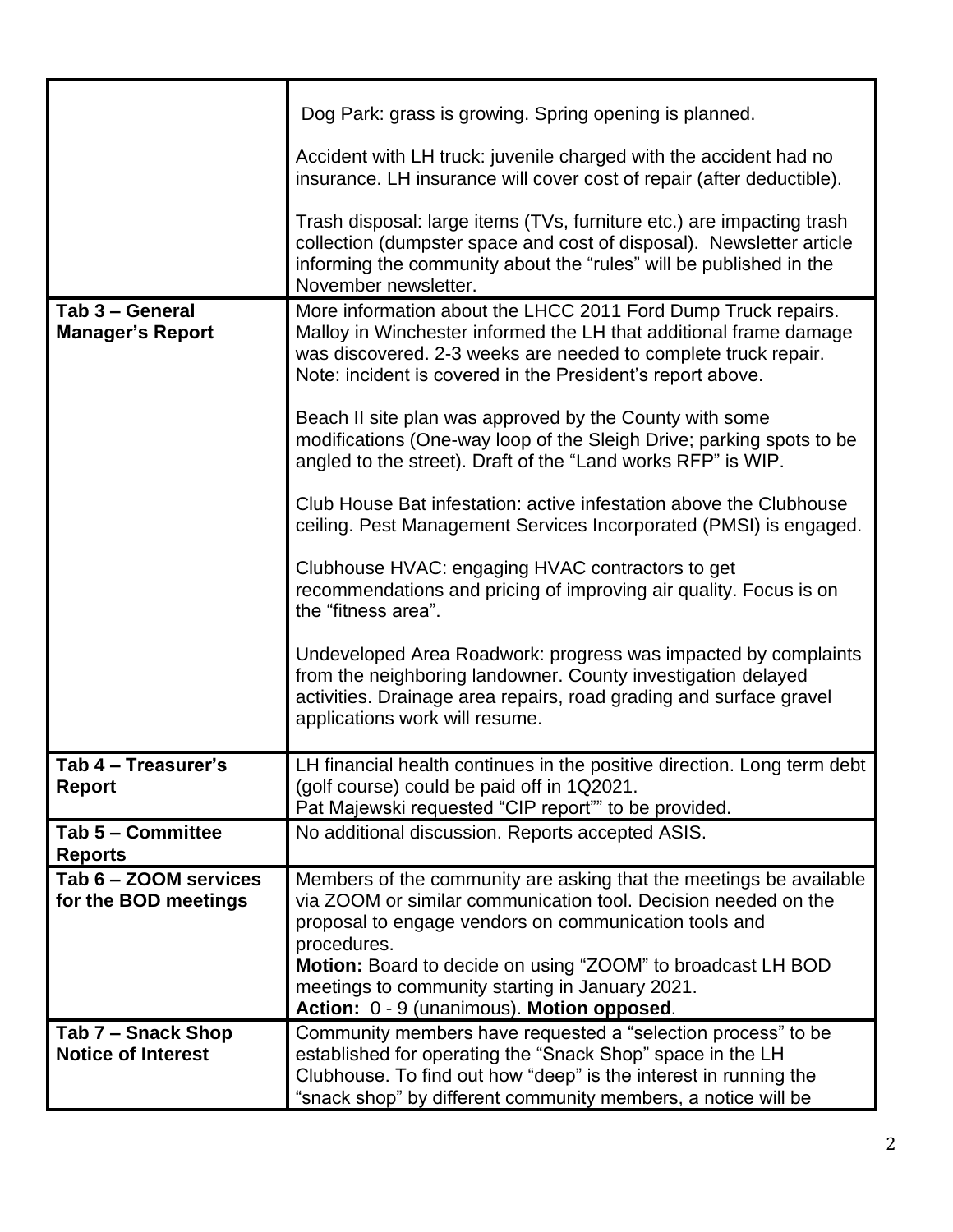| Tab 8 - PRP 15 Home<br><b>Rental Changes</b>          | included in the November newsletter.<br><b>Motion:</b> notice to be published in the November newsletter<br>requesting community members response (business plan and<br>contact information) by January 15, 2021.<br>Action: 9-0 (unanimous). Motion carried.<br>Approve the change to PRP 15 to allow a Member who is renting a<br>lot or home to a tenant to retain the right to register and use boats at<br>Lake Holiday. If the member retains this right, the tenant shall not be<br>permitted to register or use boats at Lake Holiday.                                                                                                                                                                                                                                                                                                                                                         |
|-------------------------------------------------------|--------------------------------------------------------------------------------------------------------------------------------------------------------------------------------------------------------------------------------------------------------------------------------------------------------------------------------------------------------------------------------------------------------------------------------------------------------------------------------------------------------------------------------------------------------------------------------------------------------------------------------------------------------------------------------------------------------------------------------------------------------------------------------------------------------------------------------------------------------------------------------------------------------|
|                                                       | Motion: approve the recommended changes in PRP 15 and to<br>incorporate the proposed language changes into PRP 15.<br>Action: 8 members approved (Richard Traczyk, Jon Reedy, Robert<br>Adams, Pat Majewski, Ed Noble, Robert Middleton, Darrell Melcher,<br>Betka Hardgrave). James Coates opposed.<br><b>Motion carried.</b>                                                                                                                                                                                                                                                                                                                                                                                                                                                                                                                                                                         |
| Tab 9 - 2021 Marina<br><b>Reconfiguration Project</b> | LHCC has incurred repeated dock damage/breakage with past<br>wind/water events. Damage associated with these events requires<br>multiple repairs annually by both Deep Creek Docks and in-house<br>Maintenance Staff. Proposed new parallel shoreline reconfiguration<br>will minimize future dock repair costs and potential for LHCC liability<br>for boat damage.<br>Motion: for Board to release \$90,000 funds to facilitate LHCC's 2021<br>Marina Reconfiguration Project. Lake Holiday Committee (LC)<br>recommends approval of this project based on TAB 9 write-up.<br>Action: 6 members approved (Jon Reedy, Robert Adams, Pat<br>Majewski, Ed Noble, Darrell Melcher, Betka Hardgrave). James<br>Coates, Richard Traczyk and Robert Middleton opposed.<br><b>Motion carried.</b><br><b>Note:</b> financial committee recommends use of "Replacement"<br>Reserve Fund" to fund this project. |
| Tab 10 - Fish Stocking<br><b>Update</b>               | Jon Reedy provided update to Fish Stocking event conducted in<br>November. Details of this event will be published in November<br>Newsletter.                                                                                                                                                                                                                                                                                                                                                                                                                                                                                                                                                                                                                                                                                                                                                          |
| <b>Adjournment /</b><br><b>Announcements</b>          | The next Regular Board Meeting will be December 22, 2020 at 6:30<br>p.m. in the Clubhouse Great Room.<br>Meeting completed around 8 pm.                                                                                                                                                                                                                                                                                                                                                                                                                                                                                                                                                                                                                                                                                                                                                                |

Respectfully Submitted, Betka Hardgrave, Board Secretary